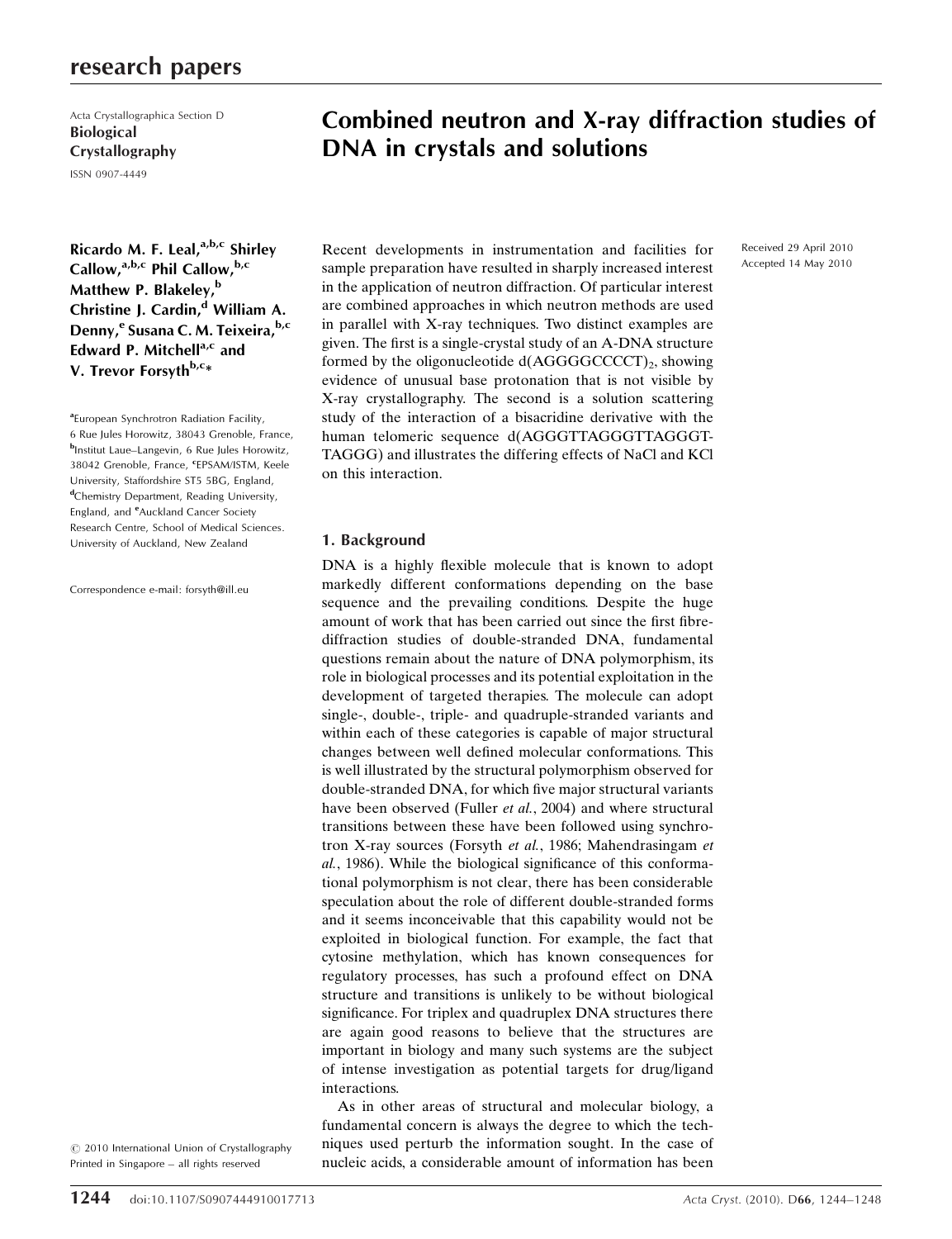provided by X-ray fibre diffraction. While such studies provide data from the continuous long polymer that are relatively unaffected by end effects and crystal-packing forces, the resolution is typically limited to  $2-3$  Å and traditional crystallographic approaches for structure determination can rarely be used. A further difficulty is that it is often difficult to identify structured water reliably. This problem has been addressed through the development and use of neutron fibre diffraction (Forsyth et al., 1989; Langan et al., 1992; Shotton et al., 1997), which has allowed structured water around various DNA polynucleotide conformations to be determined. Singlecrystal studies of short oligonucleotide duplexes allow highresolution studies to be carried out and such studies were directly responsible for the discovery of left-handed DNA (Wang *et al.*, 1979) and its subsequent identification in fibres (Arnott et al., 1980). Solution scattering studies further broaden the scope of nucleic acid work by providing lowresolution information in free solvent as well as the option of parametric studies (e.g. temperature, pH, ligand concentration etc.). In all of the approaches summarized above, the application of neutron methods alongside X-ray approaches offers strongly complementary information. For crystallography and fibre diffraction, major gains may occur in terms of identifying hydration and protonation states. In solution studies, numerous options that exploit contrast variation exist.

This paper illustrates these points by describing two separate studies using completely different approaches. The first is a preliminary single-crystal neutron diffraction study of the oligonucleotide  $d(AGGGGCCCCT)_2$  in the A conformation. Both neutron and X-ray crystallographic data were recorded at room temperature from the same sample and refinement was carried out against a joint target function. The second study is a solution scattering study of the quadruplex-forming human telomeric sequence d(AGGGTTAGGGTTAGGGT-TAGGG). Here, the interest was in obtaining low-resolution information on the conformational changes that occur as a function of ionic strength and the degree to which this is altered by the presence of a bisacridine derivative (I) with several aromatic rings in the linker (Fig. 1). (I) was originally



#### Figure 1

The ligand (I) used in the solution scattering studies of the quadruplex d(AGGGTTAGGGTTAGGGTTAGGG) (Denny et al., unpublished work).

synthesized as a putative bisintercalator and was subsequently shown to have low activity in a human cytosine methyltransferase inhibition screen (Denny et al., unpublished work).

## 2. Methods

## 2.1. Sample preparation

2.1.1. Preparation of A-DNA crystals from the oligonucleotide  $d(AGGGCCCCT)_2$ . The oligonucleotide  $d(AG-$ GGGCCCCT) was purchased from MWG Biotech and further purified by anion-exchange chromatography using a Pharmacia MonoQ HR 10/10 column, dialysis and a final desalting step using Bio-Rad Econo-Pac 10DG columns. The oligonucleotides were flash-frozen and lyophilized prior to solubilization in water to obtain the final stock concentration.



#### Figure 2

A view into the major groove of  $d(AGGGGCCCT)_2$  showing  $2F_0 - F_c$ density maps of  $(a)$  electron density (red) and  $(b)$  nuclear density (blue). The electron-density map clearly shows the Co atoms present in the structure. The neutron scattering density map shows water molecules located in a manner that is consistent with cobalt hexammine interactions, but the cobalt hexammine itself is only weakly visible (see text).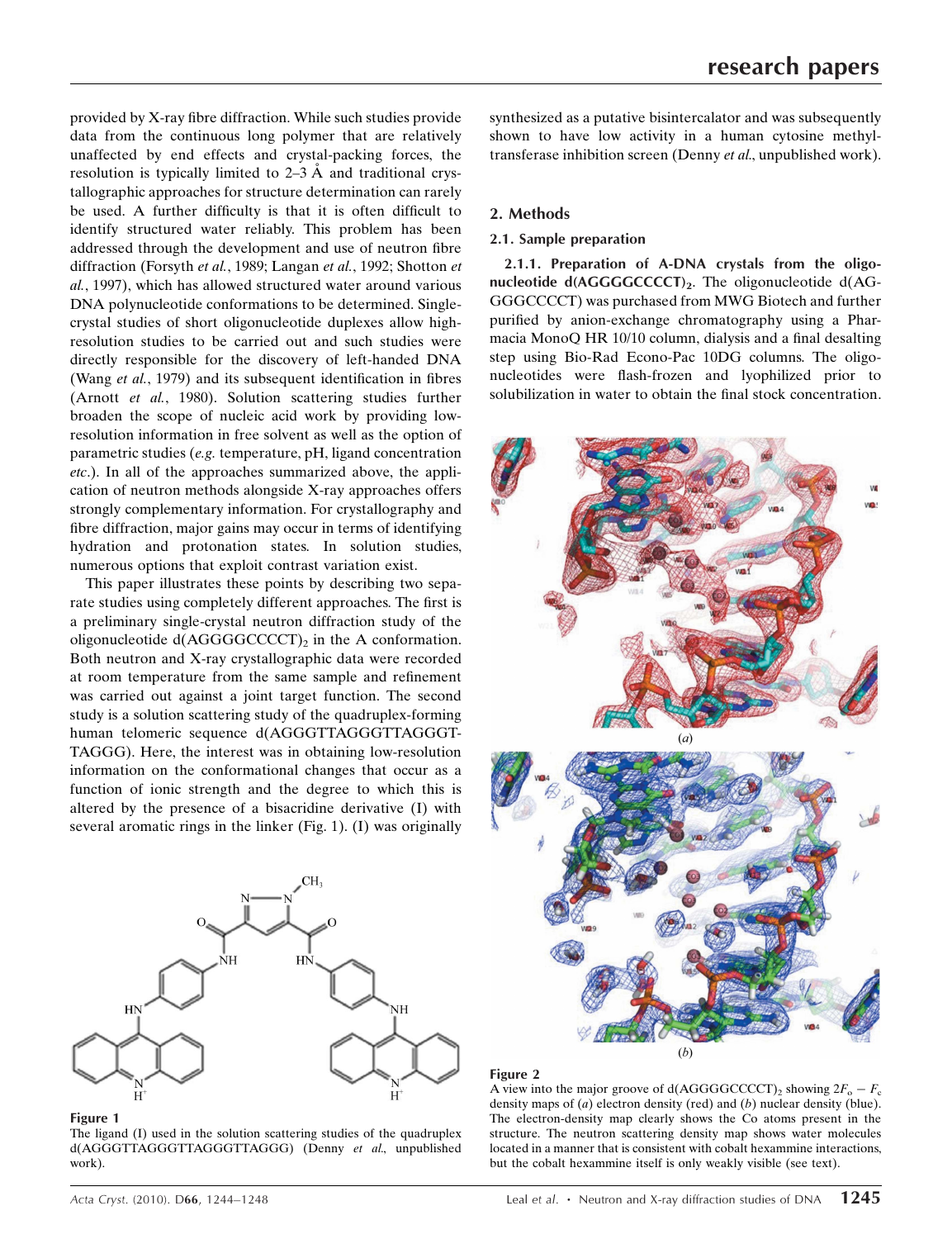The concentration of the samples was determined by UV spectroscopy. The samples were annealed from 368 K prior to crystallization. Crystals were obtained at room temperature in hydrogenated buffer using the sitting-drop vapour-diffusion method. Crystallization conditions were optimized from a previously published protocol (Gao et al., 1999) using vapourdiffusion techniques and a layer of Al's oil (a 1:1 mixture of paraffin and silicone oil) on the surface of the MPD in the reservoir solution against which the crystallization drop was equilibrated. Crystals were mounted in quartz capillaries and left to equilibrate by vapour diffusion against deuterated crystallization buffer to reduce neutron incoherent scattering from the exchangeable hydrogen in the crystal sample. Samples were tested by X-ray diffraction and found to have  $P6<sub>1</sub>22$  symmetry, with unit-cell parameters  $a = b = 33.02$ ,  $c = 78.82$  Å. For further information, see Leal *et al.* (2009).

2.1.2. DNA quadruplex preparation and characterization. The DNA oligonucleotide d(AGGGTTAGGGTTAGGGT-TAGGG) was purchased from Eurogentec (Belgium). The dried oligonucleotide was used without any further purification and was dissolved in deionized water to a 2 mM strand concentration. Aliquots were dialysed overnight against either 200 mM KCl or 200 mM NaCl solution (as required). After dialysis, quadruplex formation was induced by heating the aliquots to 368 K for 5 min and slow-cooling to 277 K overnight. The presence of DNA quadruplexes was verified by 1D H-NMR. The quadruplex-binding ligand used in this study is shown in Fig. 1.

2.1.3. Neutron crystallography. Neutron diffraction experiments were carried out using the new LADI-III Laue



#### Figure 3

 $2F_{o} - F_{c}$  density maps determined on the basis of observed data recorded from the same crystal of the oligonucleotide duplex  $d(AGGGGCCCCT)_{2}$ in an A conformation: (a) electron-density map, (b) nuclear density map. Note that the N7 position of guanine (circled) is deuterated, implying that this position would be protonated in hydrogenous solvent conditions.

diffractometer at the Institut Laue–Langevin (ILL). The instrument is based on a large cylindrical neutron image-plate detector and has been used to study a wide range of macromolecular crystals (Petit-Haertlein et al., 2009, 2010; Leal et al., 2009; Novak et al., 2009; Teixeira et al., 2008; Gardberg et al., 2009; Weiss et al., 2008; Oksanen et al., 2009; Blakeley et al., 2010; Tomanicek et al., 2010). The improved design of LADI-III provides a threefold gain in neutron detection by comparison with its predecessor at the ILL (Wilkinson et al., 2009; Blakeley et al., 2009) and exploits improved signal-tonoise and decreased spatial overlap. The incident beam is defined by a nickel/titanium multi-layer bandpass filter which selects a neutron wavelength range extending from 3.1 to 4.2  $\AA$  and centred at 3.7  $\AA$ . Data were recorded as a series of Laue images with a defined step separation about the vertical rotation  $(\varphi)$  axis of the detector. The Laue data were processed using the LAUEGEN program (Campbell, 1995; Helliwell et al., 1989) modified for the cylindrical geometry of the LADI-III detector (Campbell et al., 1998). The program LSCALE (Arzt et al., 1999) was used to derive the wavelength-normalization curve using the intensities of symmetryequivalent reflections measured at different wavelengths. SCALA (Collaborative Computational Project, Number 4, 1994) was used to combine and merge the observed data. There was no appreciable radiation damage to the sample and no explicit absorption correction was applied. Data were recorded to a resolution of 2.4 A with a completeness of 82%.

2.1.4. X-ray crystallography. X-ray data sets collected in connection with this work were recorded using an in-house diffractometer (Cu K $\alpha$  radiation;  $\lambda = 1.5418 \text{ Å}$ ) equipped with a MAR 345 image-plate detector. Data were recorded at room temperature in such a way as to maximize their comparability with the neutron data and hence their viability in the context of refinement against a joint neutron/X-ray target function. X-ray data were reduced using MOSFLM (Leslie, 2006) and SCALA and TRUNCATE from the CCP4 suite (Collaborative Computational Project, Number 4, 1994). Observations deviating by more than five standard deviations from the mean



#### Figure 4

SANS data recorded using the D22 instrument at ILL for 200 mM NaCl and KCl samples of ligand (I) with the oligonucleotide d(AGGGT-TAGGGTTAGGGTTAGGG).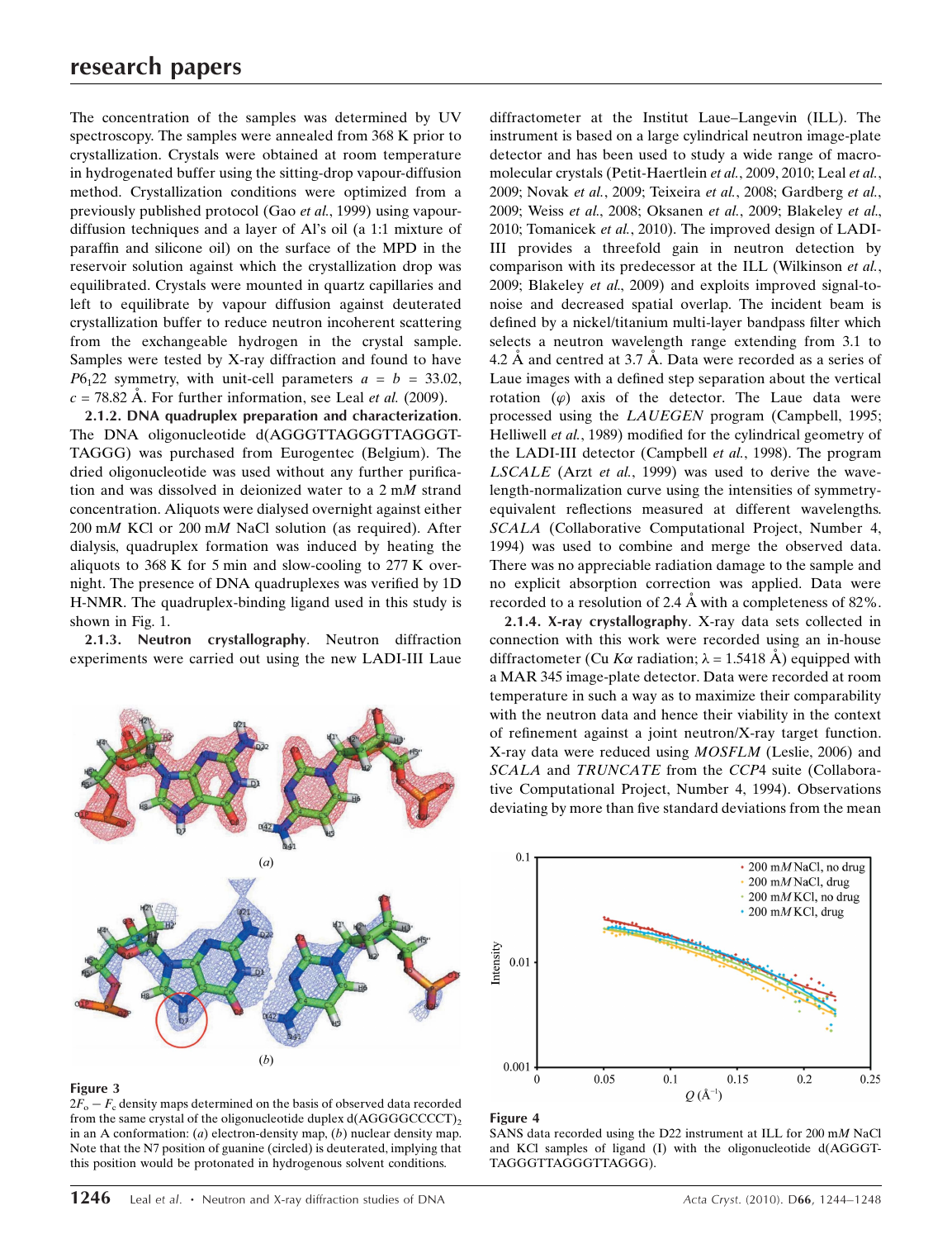were rejected during scaling. Data were collected to a resolution of  $2.02 \text{ Å}$  with a completeness of 98%. Joint X-ray/ neutron refinement was carried out using PHENIX (Adams et al., 2009).

2.1.5. Small-angle neutron scattering (SANS). SANS measurements were performed on instrument D22 at the ILL. The sample-to-detector distance was  $2.8$  m and covered a  $q$ range of 0.01–0.25  $\AA^{-1}$ . Samples of  $\sim$ 200 µl were loaded into 1 mm path-length Hellma cells. The sample temperature was controlled by a water bath circulating through the sample holder. Data reduction and radial averaging of the solution scattering data were performed using GRASP (Dewhurst, 2008). Analysis was performed using the ATSAS software package (Konarev et al., 2006). Molecular models were visualized using PyMOL (DeLano, 2002).

## 3. Results

## 3.1. Crystallographic studies of an A-DNA-forming oligonucleotide reveal unusual base-protonation states

The X-ray structure, as shown in Fig.  $2(a)$ , shows the presence of four cobalt-binding sites. Three cobalt sites are situated in the interior of the major groove and the remaining cobalt is located in the interstitial space created by the symmetry-related strands. Interestingly, these positions showed up only weakly in the  $2F_o - F_c$  neutron maps (Fig. 2b). This situation arises in part from the relatively low neutron scattering length of cobalt, but is mainly because cobalt hexammine  $\text{[Co(NH<sub>3</sub>)<sub>6</sub>]}^{3+}$  is a classic example of an exchange-inert metal complex and there has obviously been little, if any, H/D exchange in the amine groups even after prolonged exposure to  $D_2O$ . As a result, given the resolution of this study  $(2.4 \text{ A})$  and the fact that there are 18 H atoms in the vicinity of each of these Co atoms, the negative scattering length of hydrogen results in serious density cancellation in the major groove of the molecule.

There are also a number of interesting observations relating to the bases of the structure. In this crystal symmetry, the central GGGCCC core of the selfcomplementary sequence forms the duplex, which is largely recognisable as an A-DNA-type structure. The terminal AT part of the sequence is flipped out from the duplex, forming interactions with symmetry-related molecules. While the X-ray data suggest nothing out of the ordinary at the termini of the molecules, the neutron data show protonation at N7 of guanine 2 and guanine 3, and N3 of adenine 1 (Fig. 3).

## 3.2. Small-angle solution scattering studies of the DNA quadruplex d(AGGGTTAGGGTTAGGGTTAGGG) and the effect of NaCl and KCl

Data were recorded for a range of NaCl and KCl ionic strengths extending from 10 to 200 mM, with the goal of identifying the effect of the nature and strength of the ionic environment. As an example, Fig. 4 shows a selection of SANS data recorded from both NaCl and KCl samples at 200 mM.

Fig. 5 shows dummy-atom modelling carried out for data recorded over the whole range of ionic strengths for each of the NaCl and KCl systems. For NaCl and KCl concentrations up to  $100 \text{ m}$  essentially the same sample 'dumbbell'-shape profile is extracted from the data in both the absence and the presence of the ligand. Beyond 100 mM, however, the behaviour of the two systems changes, with an obvious difference in the behaviour of the KCl–quadruplex system at KCl concentrations higher than 100 mM.

Other solution structural work on d(AGGGTTAGGGT-TAGGGTTAGGG) (Callow et al., 2010) suggests that the dumbbell shape being modelled in this work corresponds to an end-on-end dimer of the quadruplex. The structure observed in the presence of KCl and (I) at concentrations of 150 and 200 mM is consistent with a monomeric complex.

## 4. Discussion and conclusions

The results emphasize the differing scopes and the complementarity of crystallographic and solution scattering methods for the study of nucleic acid systems and for an understanding of their behaviour in different environments. X-ray singlecrystal studies offer the possibility of high-resolution or even ultrahigh-resolution information, although, as has been found in protein crystallographic work (Howard et al., 2004), it is difficult to locate H atoms with high  $B$  factors and/or low occupancy even when very high-resolution data are available.



#### Figure 5

Dummy-atom modelling of SANS data recorded from ligand–quadruplex systems as a function of ionic strength of NaCl and KCl.